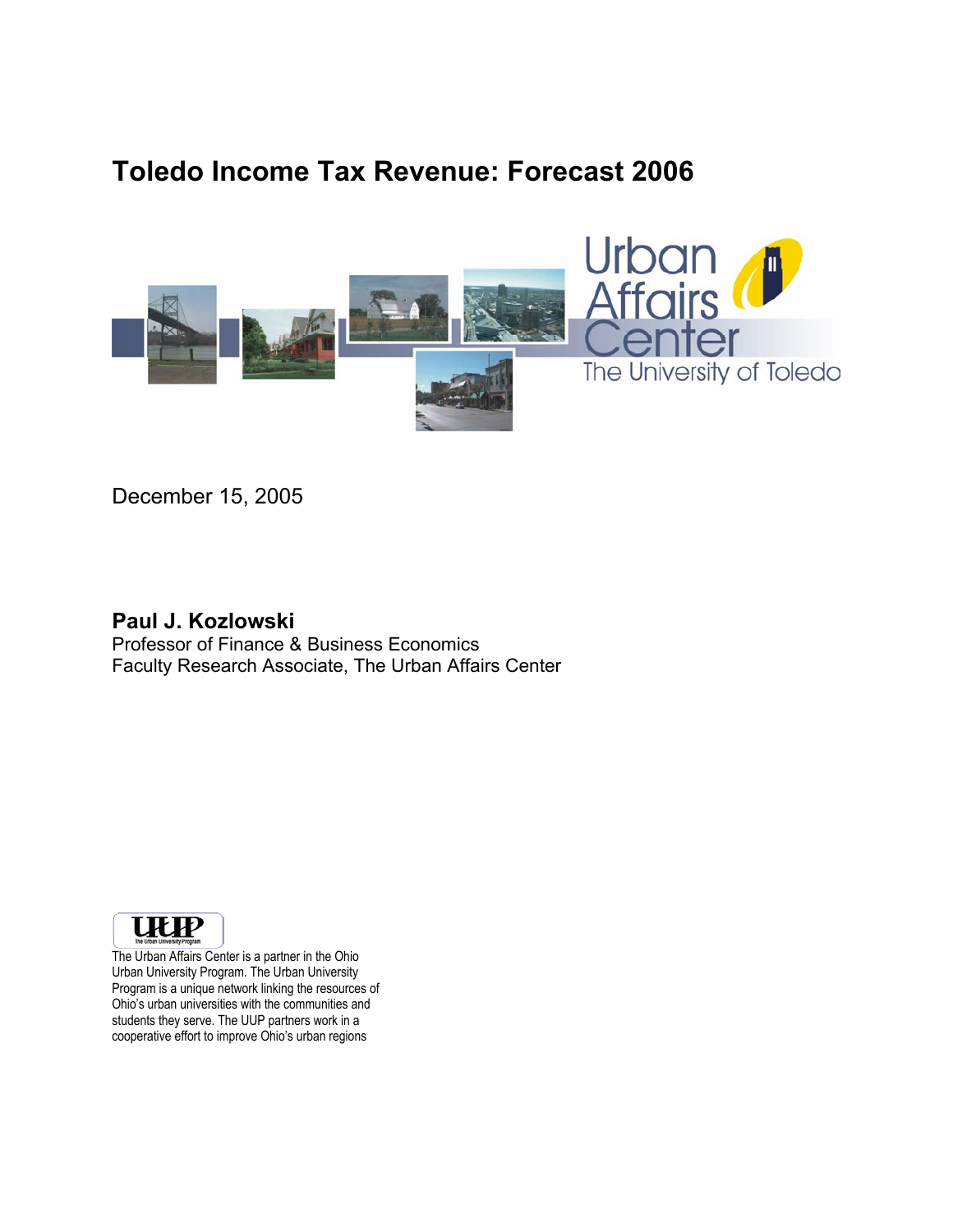Prepared for Toledo City Council December 15, 2005

By The University of Toledo Urban Affairs Center

**Paul J. Kozlowski**  Professor of Finance & Business Economics Faculty Research Associate, The Urban Affairs Center

**The University of Toledo Urban Affairs Center 2801 W. Bancroft St. Toledo, Ohio 43606 419**x**530**x**3591 E-Mail: uac@utoledo.edu** 

**This publication is available for download at the Urban Affairs Center website: HTTP://uac.utoledo.edu**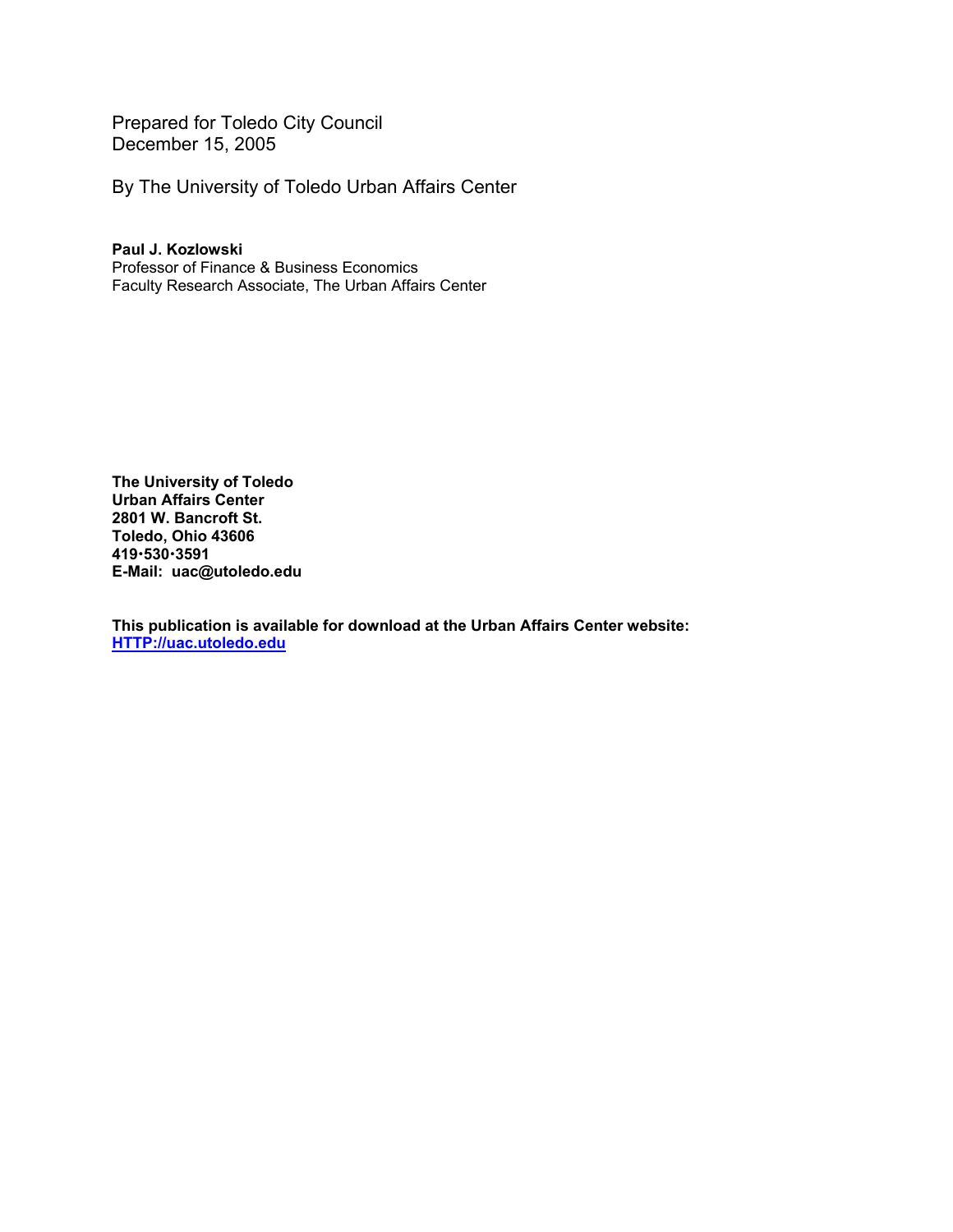# **Table of Contents**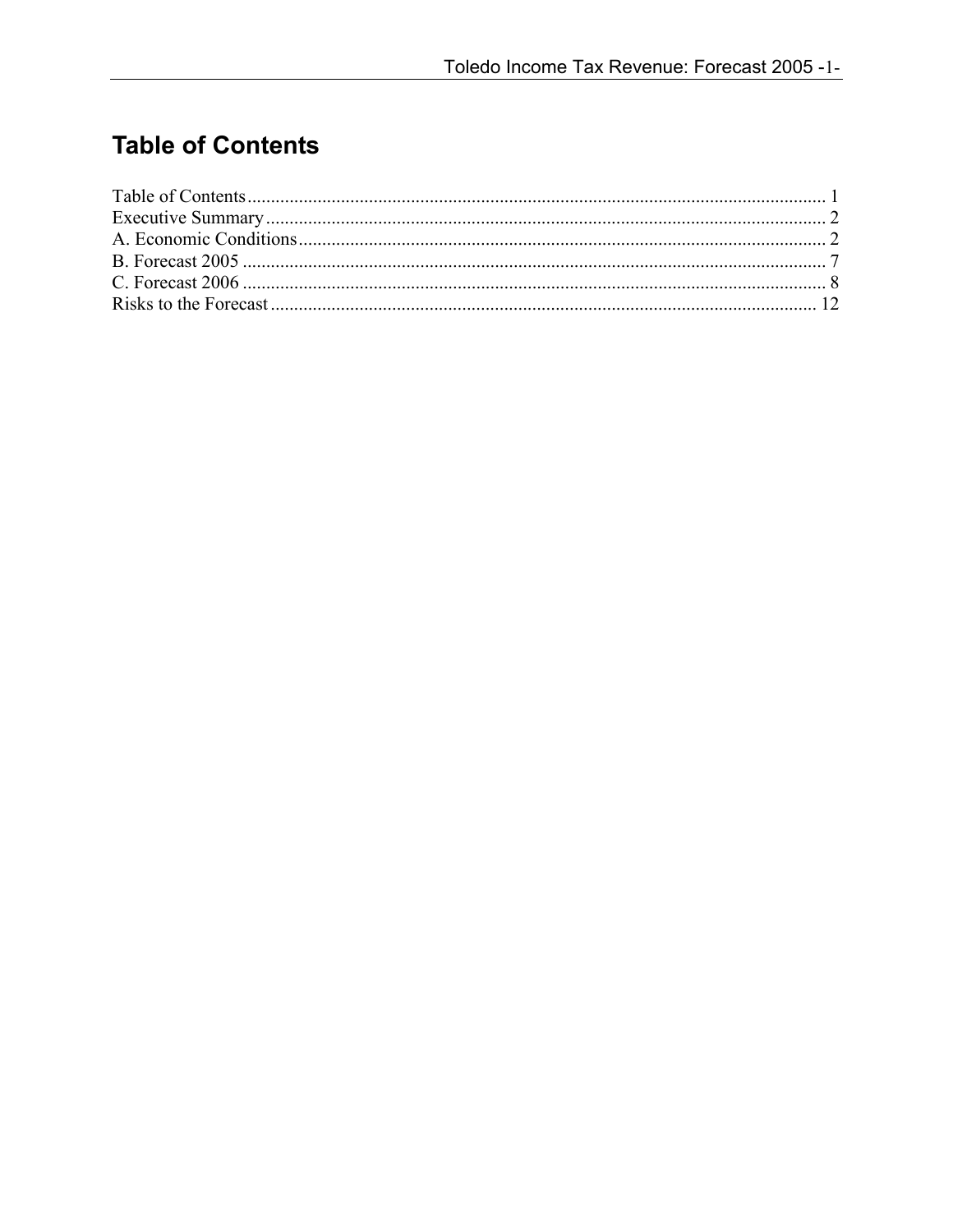## **Executive Summary**

National economic conditions improved again this year: production, sales, and employment increased and the unemployment rate declined. Corporate profits rose considerably and they are expected to rise again next year. The result was a good economic environment for the City in 2005 that is expected to continue through 2006.

After four years of sub-par performance, the City's income tax revenue finally turned around this year. A year ago the forecast cited some upside risks: **a bottoming out of employment losses in 2004 and a rebound in 2005; growth in profits that generates more income tax revenue**. The City can expect withholding revenue to be about \$139.6 million in 2005, a strong 3.7% gain over the amount collected in 2004. Revenue from business income is expected to be up about \$1.5 million this year.

These upside risks materialized resulting in greater gains than forecast in all income tax categories last year. That's positive; it will bring \$6.5 million more to the City based on a final forecast for total income tax revenue of \$161.7 million this year. The 4.2% gain in total income tax revenue is the largest annual percent change since 1996. From 2001 to 2004, annual percent changes averaged only 0.2%. The current forecast highlights a long-awaited rebound in the City's income tax revenue.

The forecast for 2006 is optimistic. It is based on continued growth in the national economy along with improved business conditions in the Toledo area. The economic signals are pointing to a turnaround in employment conditions here. The 3.1% gain forecast for next year's income tax revenue is based on favorable movements in the national and local economies. The outlook for income tax revenue next year is strongly positive, and it follows a solid increase that is now forecast for this year.

|      |             | Percent |                 | Percent |            | Percent |             | Percent |
|------|-------------|---------|-----------------|---------|------------|---------|-------------|---------|
|      | Withholdina | change  | <b>Business</b> | change  | Individual | change  | Total       | change  |
| 1998 | 125,178,347 | 1.3     | 15,904,590      | 0.3     | 3,421,660  | 4.2     | 144,504,597 | 1.3     |
| 1999 | 130,843,903 | 4.5     | 15,645,820      | $-1.6$  | 3,680,593  | 7.6     | 150,170,316 | 3.9     |
| 2000 | 134,806,279 | 3.0     | 15,287,726      | $-2.3$  | 3,736,243  | 1.5     | 153,830,248 | 2.4     |
| 2001 | 132,688,940 | $-1.6$  | 13,228,732      | $-13.5$ | 4,993,735  | 33.7    | 150,911,407 | $-1.9$  |
| 2002 | 133,577,209 | 0.7     | 14, 156, 273    | 7.0     | 6,231,758  | 24.8    | 153,965,240 | 2.0     |
| 2003 | 136,189,345 | 2.0     | 13,315,649      | $-5.9$  | 5,607,526  | $-10.0$ | 155,112,520 | 0.7     |
| 2004 | 134,704,005 | $-1.1$  | 14,355,695      | 7.8     | 6,183,237  | 10.3    | 155,242,937 | 0.1     |
| 2005 | 139,643,569 | 3.7     | 15,893,349      | 10.7    | 6,199,158  | 0.3     | 161,736,076 | 4.2     |
| 2006 | 144,310,574 | 3.3     | 16,048,078      | 1.0     | 6,353,368  | 2.5     | 166,712,020 | 3.1     |

#### **Toledo Income Taxes - Forecasts are bold.**

Revenue should rise again next year, but slow job growth in the Toledo area remains a constraint. The dark cloud over the City is the continued loss of manufacturing jobs. Nevertheless, the forecast indicates that the City can expect a good year in 2006. Although weaknesses still exist, the base going forward is stronger than a year ago.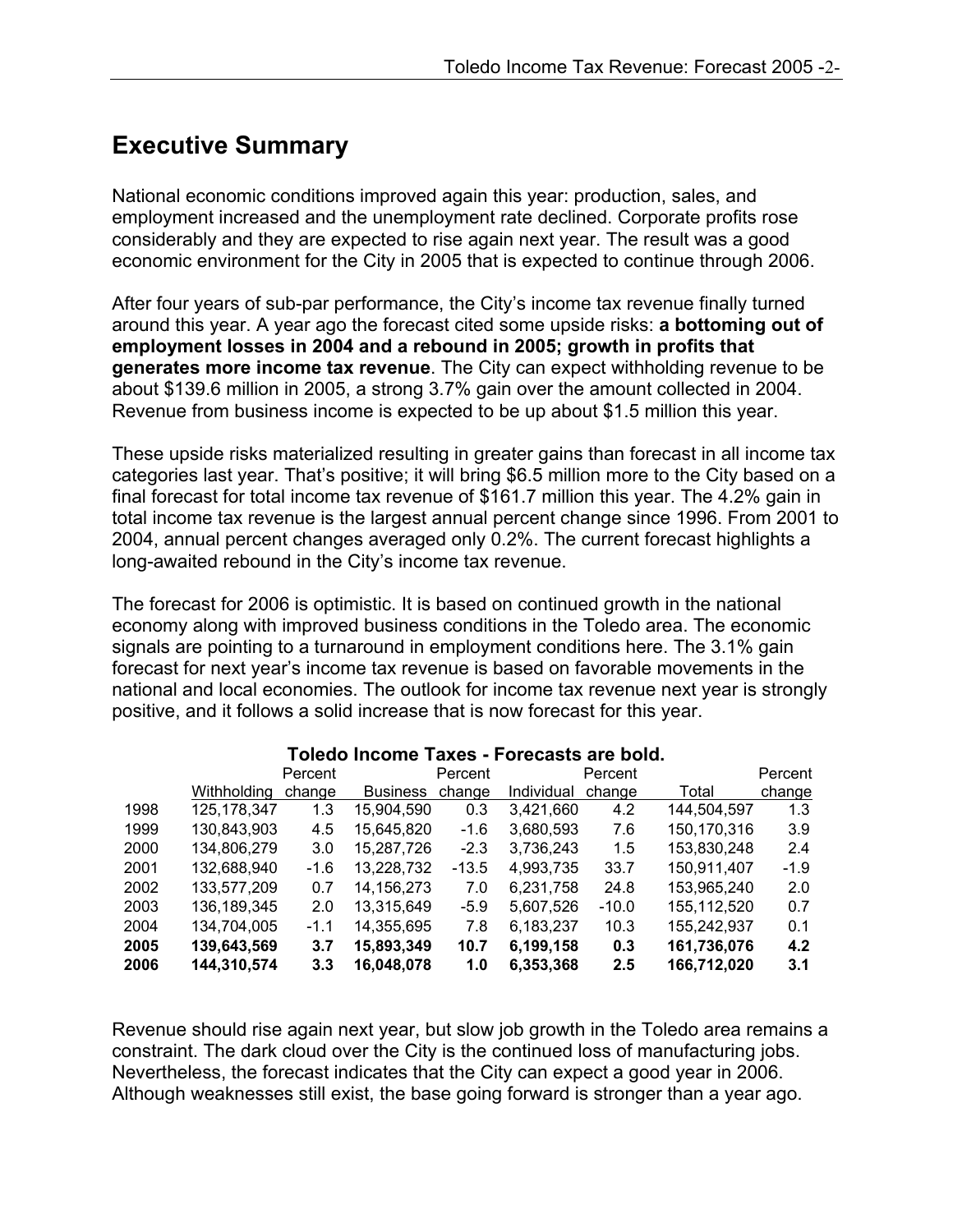# **A. Economic Conditions**

Fundamental economic conditions improved considerably during 2005. Real GDP is likely to grow about 3.6% this year, accompanied by gains in employment and profits. Moreover, the national unemployment rate was 5% in November, down from 5.4% a year ago. It has declined steadily since mid-2003 as employment rose about 4.5 million. Corporate profits after tax will probably rise about 30% this year; profits are expected to increase again in 2006. These positive conditions contributed to a stronger environment for the Toledo economy in 2005; that is expected to continue in 2006.

There are some clouds hanging over the local economy, however. No gain in manufacturing employment occurred nationwide in 2005; it remained steady at about 14.3 million. That is down from about 17.5 million in 1998. Nevertheless, production in manufacturing rose about 11% from mid-1998 to mid-2005. The result is more output with fewer workers. That has both positive and negative implications for the local economy. Going forward in 2006, positive impacts should more than offset negative impacts on local economic conditions and the City's income tax revenue. The forecast for 2006 is optimistic and reflects the improved economic environment for the City.



**Figure 1: Wage & Salary Employment (thousands), Toledo Metro\*** 

\*Toledo Metro includes Fulton, Lucas, Ottawa and Wood counties. Source: Ohio Bureau of Labor Market Information.

Figure 1 illustrates weak but slightly improved local employment conditions in 2005. Manufacturing employment declined 21% over the last five years in the Toledo metro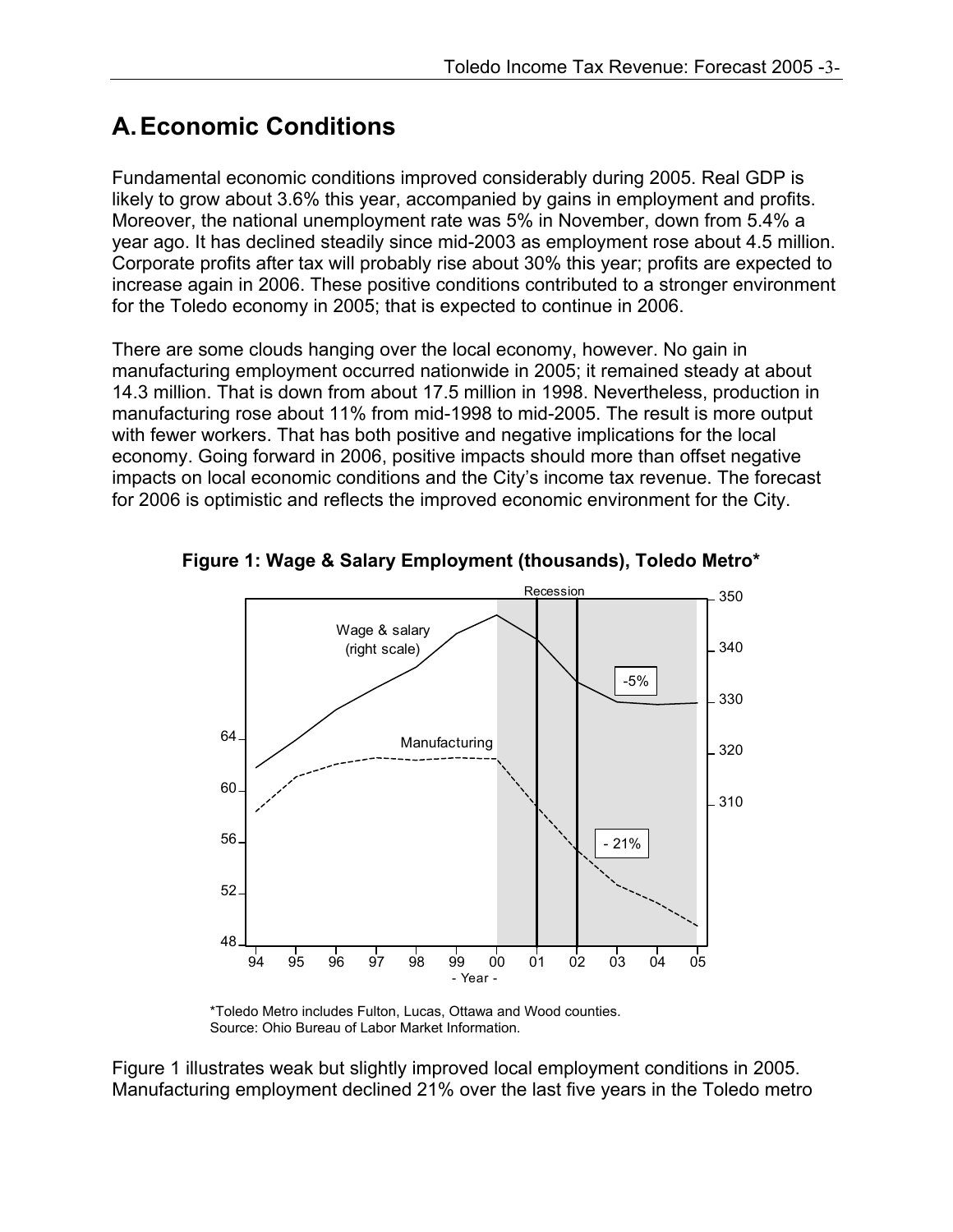area. Total wage and salary employment fell 5% from 2000 to 2004. This year, however, employment is expected to rise 0.1%. That is not much of a gain, but it seems to be the start of a long-awaited recovery in local employment conditions. The turnaround in local employment will not be strong this year, but more growth is expected in 2006. Although employment is unlikely to regain its pre-recession high next year, the outlook for jobs here has improved. The dark side is manufacturing employment, which shows no signs of improving after five years of declines. A recovery in manufacturing employment next year is unlikely to be of sufficient strength to give a big boost to Toledo's economy. In short, local labor market conditions did improve during 2005.



**Figure 2: Employment Trends in Lucas County** 

Source: U.S. Department of Commerce, Bureau of Economic Analysis, Regional Economic Information System (REIS), CA25, April 2005 and Paul Kozlowski, University of Toledo.

Figure 2 captures the long-term employment situation in Lucas county. Based on comprehensive data released by BEA's Regional Economic Information System, manufacturing employment declined 2.2% per year from 1986 to 2003. In 2003, the latest data available for Lucas county, manufacturing accounted for just 10% of total employment compared to 19% in 1986. The trend in total employment is positive but slow. The drag, of course, has been the downtrend in manufacturing employment.

Since 2000 local employment conditions had a direct negative impact on income tax revenue. Improving business conditions point to job gains for 2006. National forecasts show increases in employment of about 1.6% for 2006. Modest increases nationwide translate into only slight gains for the Toledo area. Nevertheless, the outlook is positive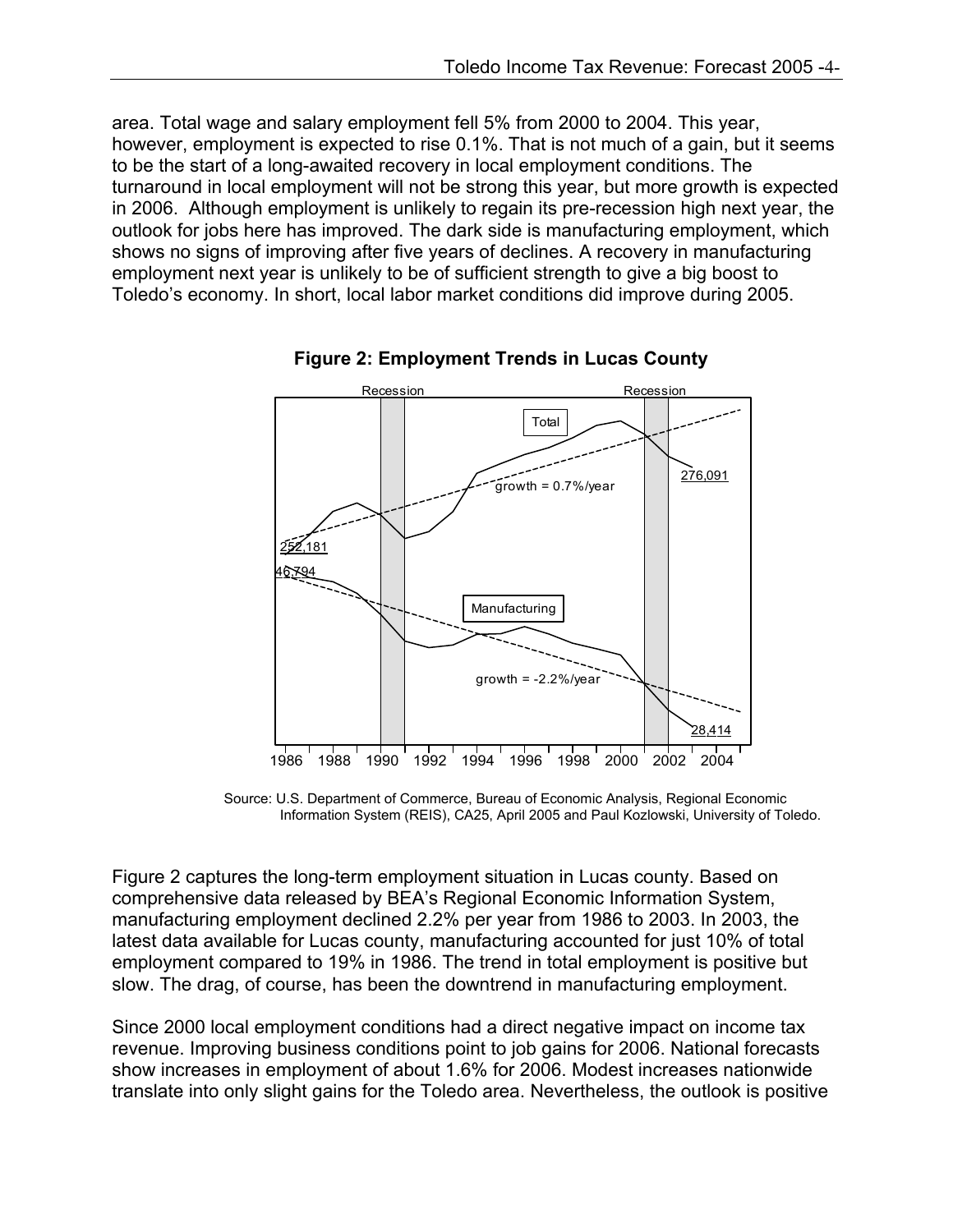but cautious. At this time, a mild recovery in local total employment seems likely and this will contribute to gains in income tax withholding next year.



**Figure 3: Toledo Metro Initial Claims for Unemployment Insurance** 

Figure 3 shows declines in initial claims for unemployment insurance in the Toledo area for the last three years. Note, however, that claims for unemployment insurance have not declined to levels recorded during the mid-1990's. A year ago the forecast stated:

"Our analysis anticipates another drop in claims for unemployment insurance during 2005, but weak local labor market conditions are likely to limit declines." (page 5)

That is exactly what occurred this year. Nevertheless, the drop in claims reflects improvements in labor market conditions here. The forecast for tax revenue expects that to continue in 2006, but not at a strong pace.

E = estimated with actual data through October 2005. Source: Ohio Bureau of Labor Market Information.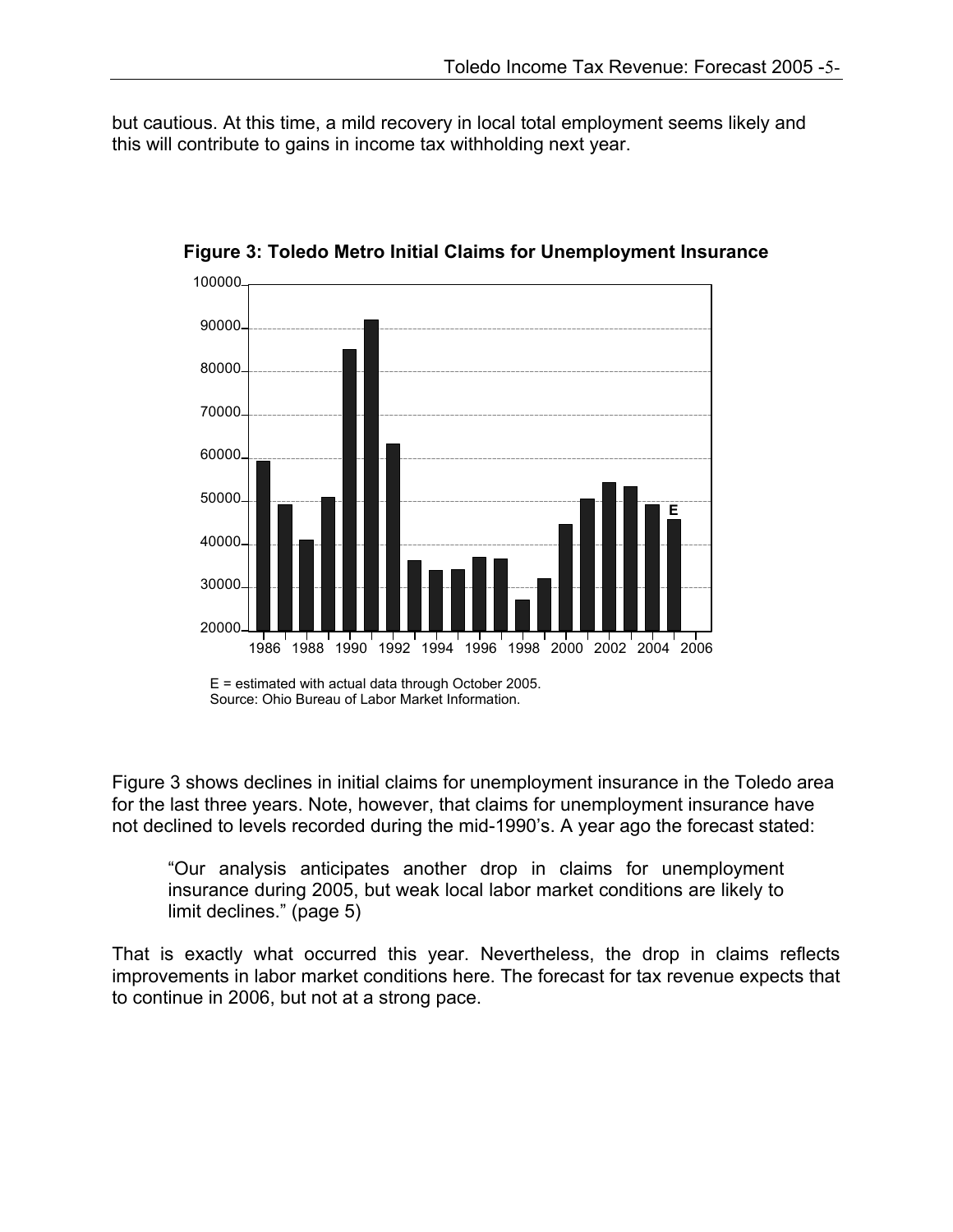

**Figure 4: Toledo Metro Index of Leading Indicators (1996 = 100)** 

Source: Paul Kozlowski, Department of Finance & Business Economics, University of Toledo.

Signals of local economic recovery picked up strength during 2005 but not at an even pace. The Toledo index of leading indicators, shown in Figure 4, has increased 7.9% from its low in the first quarter of 2003 to the third quarter of 2005. Although the index retreated during the first half of 2005, the overall trend is upward for the last two years. This movement signals improvement in local business conditions into 2006.

The six components: local initial claims for unemployment insurance, the average workweek in local manufacturing, local residential housing units authorized by building permit, new orders for local manufactured goods, light vehicle sales nationwide, and the University of Michigan's index of consumer sentiment reveal a mixed picture. The average workweek held at about 43 hours and claims for unemployment insurance were down. Although residential housing units authorized by building permit were off a little this year, they still remained at relatively high levels. Nationwide sales of light vehicles also remained at high levels throughout 2005. Unfavorable movements occurred in the University of Michigan's index of consumer sentiment, which has moved down in 2005. In addition, orders for local manufactured goods were up, but not by much.

The index behavior points to improvement in the local economy in the future. Nevertheless, the mixed signals suggest caution about the strength of improvement going forward.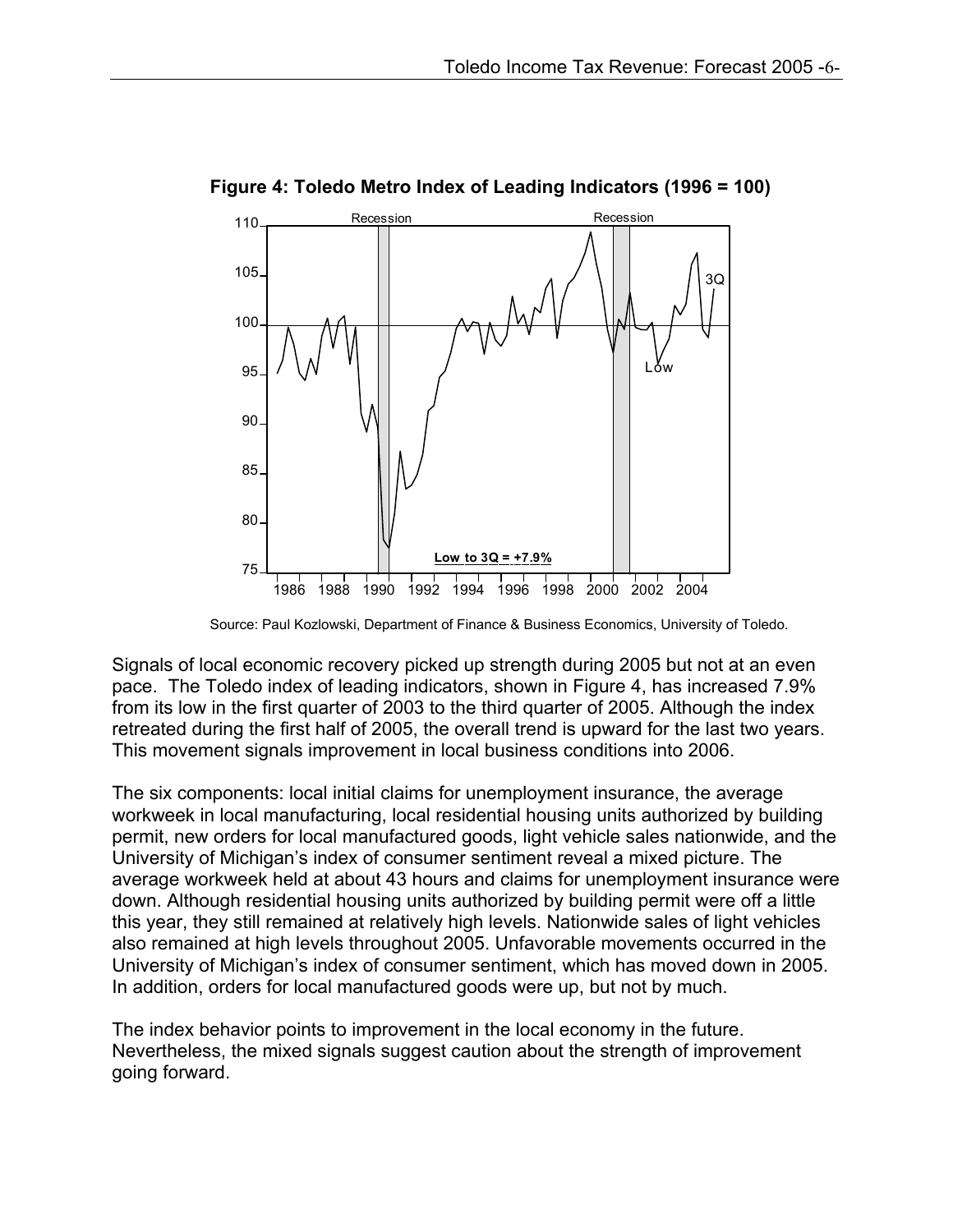## **B. Forecast 2005**

The forecast last December showed 2004 income tax withholding at \$134,445,002, a 1.3% drop from 2003. Actual withholding revenue turned out to be \$134,704,005. The result was an under-prediction of only \$259,003 or 0.2% for the City's major source of income tax revenue.

The forecast for 2005 was too pessimistic. A year ago, the forecast for withholding tax revenue was \$135.8 million. Based on data through the third quarter the City's withholding revenue is likely to be \$139.6 million. The difference of \$3.8 million, results from an upside risk cited in last year's forecast: **On the upside is a bottoming out of employment losses this year and a rebound next year.** (p. 12). Figure 1 revealed no losses in total employment for the Toledo area this year. Gains in production resulted in more income and more income tax revenue from withholding.

|        |   | Withholding | Seasonal | Re-          | Withholding | Annual<br>Percent |
|--------|---|-------------|----------|--------------|-------------|-------------------|
|        |   | (sa)        | Index    | Seasonalized | (nsa)       | Change            |
| 2005   |   |             |          |              | 34,051,935  |                   |
|        |   |             |          |              | 33,670,229  |                   |
|        | 3 |             |          |              | 34,619,430  |                   |
|        | 4 | 35,421,820  | 1.053079 | 37,301,975   | 37,301,975  |                   |
| Annual |   |             |          |              | 139,643,569 | 3.7               |

**Table 1: Toledo Quarterly Income Taxes – DQF forecasts are bold.** 

Notes: a) sa = seasonally adjusted; nsa = not seasonally adjusted.

b) Forecasts in bold were generated by the DQF procedure outlined to City Council in *City of Toledo Payroll Tax Revenue: Annual Budget Projections and Long-term Trends*, UT-Urban Affairs Center, October 2000.

The forecast for the last quarter of 2005 uses updated information available through November. Table 1 gives quarterly income tax revenue from withholdings generated by the DQF procedures accounting for long-term trend, the business cycle, and seasonal movements in the City's revenue. For 2005, the forecast shows a 3.7% increase in withholding revenue; that represents a gain of \$4.9 million. This increase in withholding revenue is significant and reflects improved economic conditions cited in section A. It is also above the forecast made last year, which was correct in predicting a positive gain in withholding revenue but not up to the amount that now appears likely this year. The under-prediction in last year's forecast is the result of significant improvements that occurred in the second-half of the year. The forecast error for 2005 will probably be close to 2.5%, small in terms of the amount of revenue generated. Nevertheless, with revenue now forecast at \$139.6 million for this year, that error translates to an underprediction of \$3.5 million from the City's major source of income tax revenue.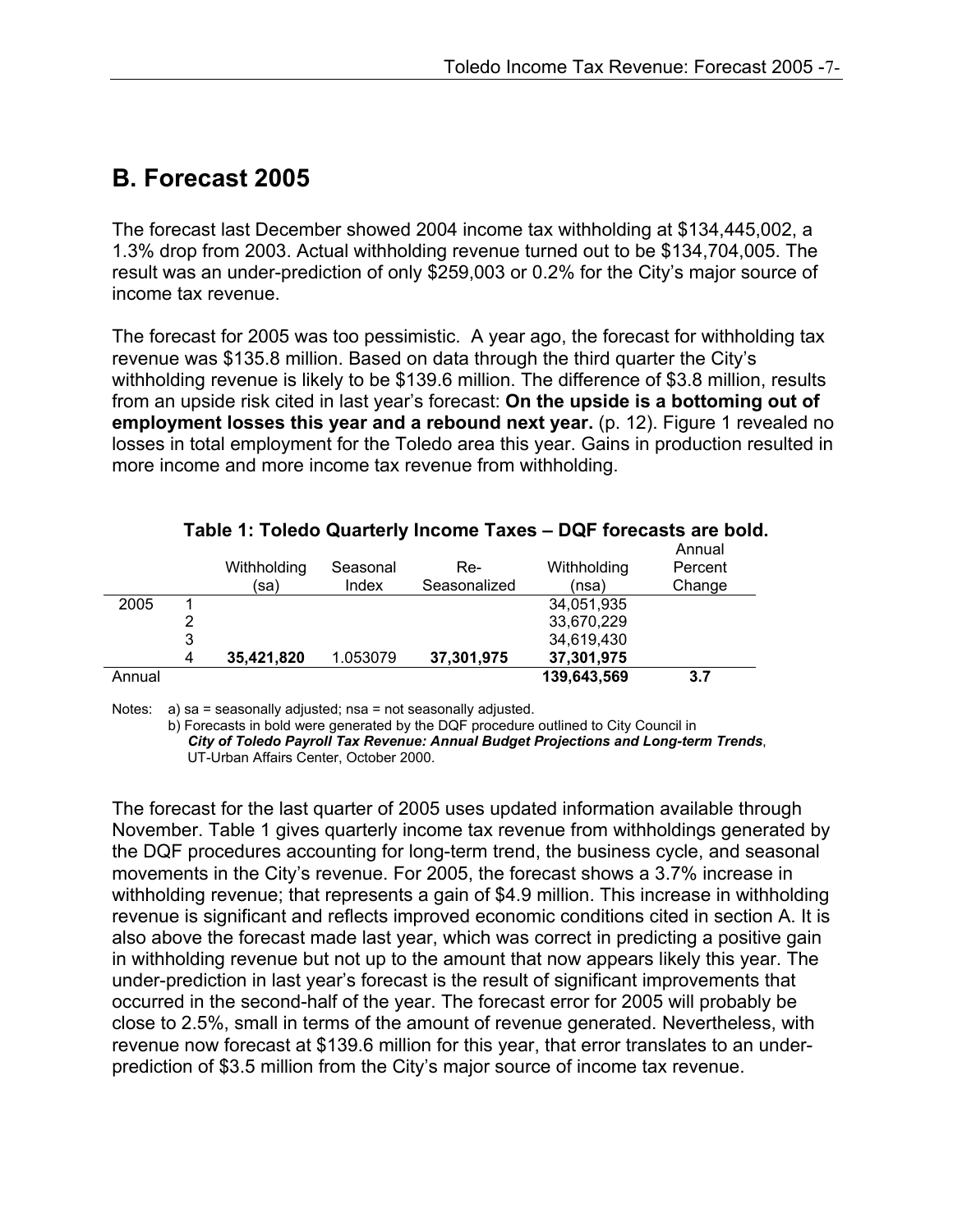Table 2 shows the three income tax categories. Increases are forecast for each category in 2005. The result is total income tax revenue of \$161.7 million this year, up 4.2% from 2004. That represents a significant turnaround for the City's income tax revenue. Also, the current forecast for 2005 is a \$5.7 million above the forecast a year ago. In short, the upside was very good for the City this year.

|        |        | Withholding<br>(nsa) | <b>Business</b><br>Income (nsa) | Individual<br>Direct Pays (nsa) | Total<br>(nsa)                                       | Annual<br>Percent<br>Change |
|--------|--------|----------------------|---------------------------------|---------------------------------|------------------------------------------------------|-----------------------------|
| 2004   |        | \$134,704,005        | \$14,365,695                    | \$6,183,237                     | \$155,242,937                                        | $+0.1$                      |
| 2005   | 3<br>4 | 37.301,975           | 2,777,903                       | 850,941                         | 39,220,465<br>42,313,086<br>39,271,707<br>40,930,819 |                             |
| Annual |        | 139,643,569          | 15,893,350                      | 6,199,158                       | \$161,736,077                                        | $+4.2$                      |

#### **Table 2: Toledo Quarterly Income Taxes – Forecasts are bold.**

Notes: sa = seasonally adjusted; nsa = not seasonally adjusted.

 Forecasts in bold were generated by the DQF procedure outlined to City Council in *City of Toledo Payroll Tax Revenue: Annual Budget Projections and Long-term Trends*, UT-Urban Affairs Center, October 2000.

The current forecast for business income tax revenue, \$15.8 million, is a good indication of improved financial conditions for local businesses. A year ago, the forecast cited rising business profits in 2005 that would generate more revenue for the City. The forecast gain for this year exceeds last year's prediction. Moreover, financial outlooks for corporate profits remain strong for next year. Improved business financial conditions have not translated into significant local job growth yet. Nevertheless, the jump in tax revenue from business income this year is positive for the City.

The expected gain in revenue from individual collections is small for this year. The City's enhanced procedures contributed to more collections from this source. Although there is little growth in this category, collections at over \$6 million are well above the collections before the enhanced procedures became operational.

If the City's total income tax revenue grew at its long-term growth rate, then revenue projected for 2005 would about \$169 million. The forecast for the City's income tax revenue will be about \$7 million below that amount. The recovery this year seems strong, but the City has ground to make up after several years of below average growth in income tax revenue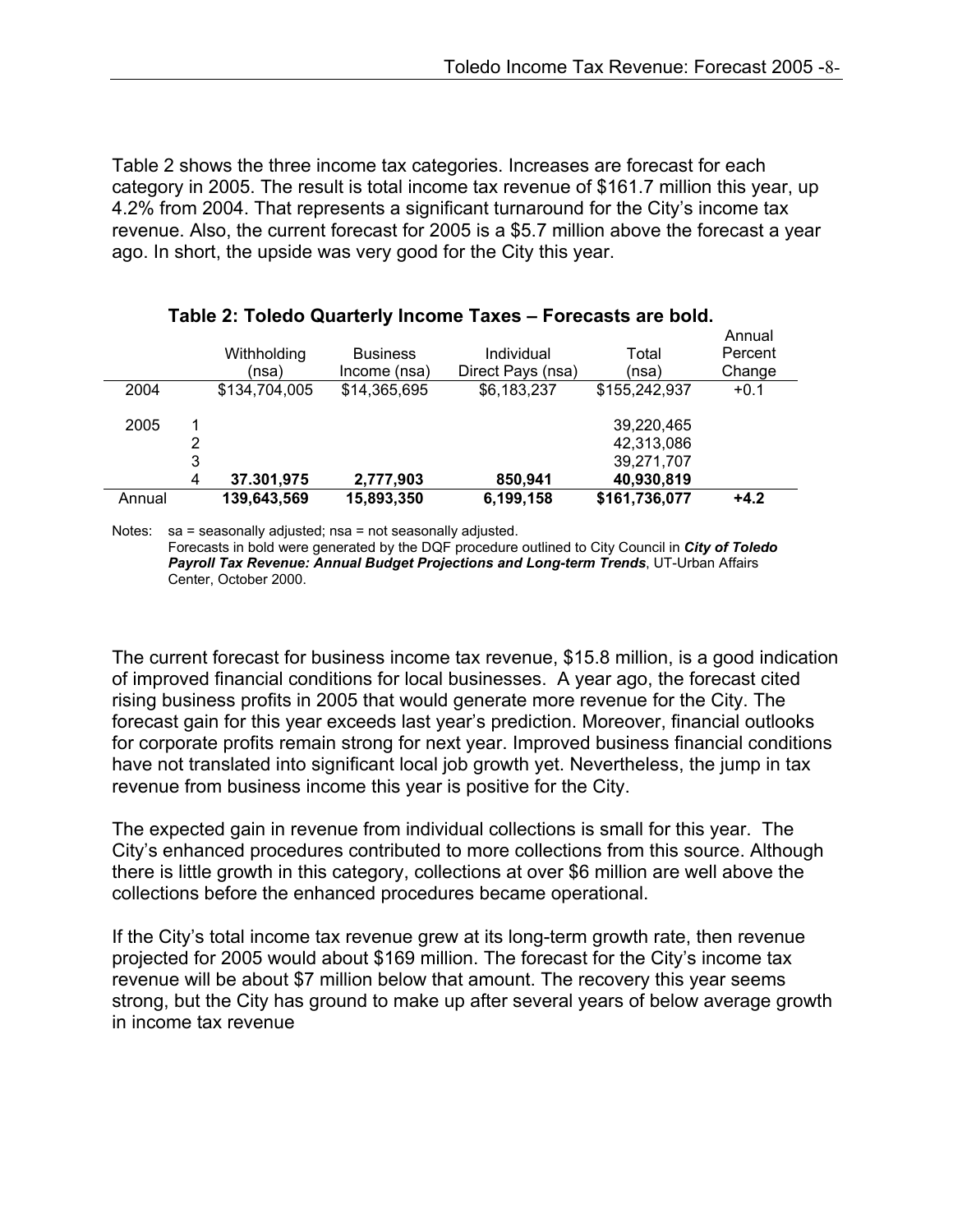Figure 5 illustrates annual changes in metro employment and in the City's withholding tax revenue. Employment gains from 1995 to 2000 were accompanied by growth in tax revenue. Job losses after 2000 took a toll on the City's revenue. Four years of declining employment resulted in an average gain in withholding tax revenue equal to 0.0%, no growth over four years! That has ended as Figure 5 shows. The recovery in tax revenue from withholding is now underway.



**Figure 5: Annual Percent Change – Tax Revenue and Employment** 

Weak employment conditions still represent the major impediment to growth of the City's income tax revenue. The Ohio Bureau of Labor Market Information shows employment in the Toledo metro area down about 17,000 jobs this year from the high recorded in 2000. If local employment expands at a national rate forecast at 1.6% for 2006, then it will be up by 5,300 next year in the Toledo metro area. To regain all the jobs lost since 2000, employment here would have to increase 5%; that is more than three times the rate of increase predicted for the nation. Therefore, the forecast optimism about next year is constrained by employment conditions here.

This year the City's income tax revenue finally turned around after four years of sub-par performance. Going forward the outlook is good, but somewhat guarded because of weaknesses in the local economy, especially in manufacturing employment.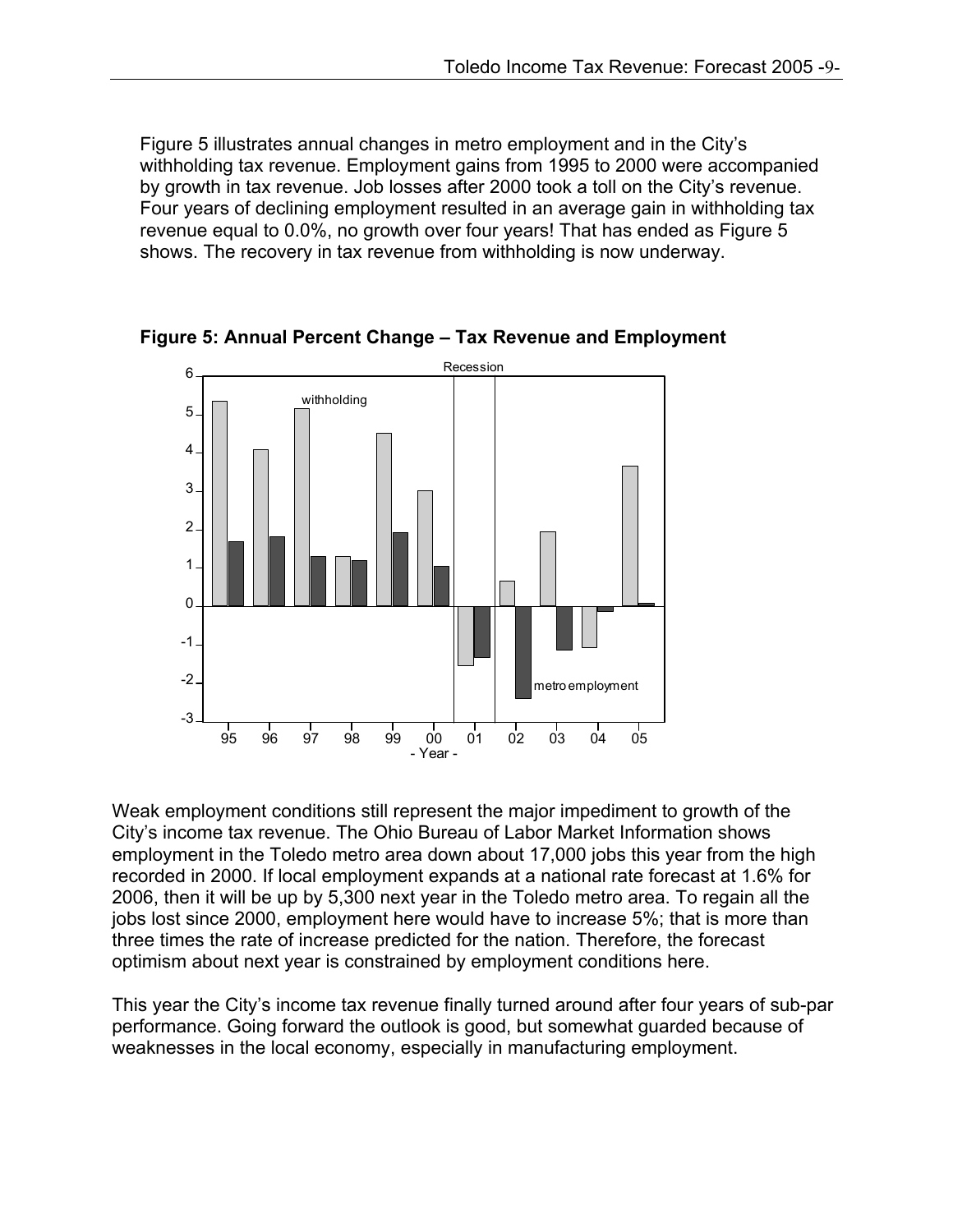### **C. Forecast 2006**

The City's income tax revenue stagnated from 2001 to 2004. In 2003 and 2004, the gains in revenue were less than 1%. Things changed in 2005. The forecast shows a 4.2% gain this year, followed by a 3.1% gain next year. Based on the current forecast, the City will have about \$6.5 million more in revenue this year resulting from increases in withholding, business and individual collections.

The forecast for 2006 shows growth in all categories as local economic conditions improve. The expected gain in withholding, which accounted for 87% of actual income tax revenue in 2004, is nearly \$5 million next year. A year ago the forecast for revenue from withholding was too pessimistic. Improved employment conditions here contribute significantly to the gain forecast for 2006.

|      |               | $\%$   |                 | %       |             | $\%$    |               | $\%$   |
|------|---------------|--------|-----------------|---------|-------------|---------|---------------|--------|
|      | Withholding   | change | <b>Business</b> | change  | Individual  | change  | Total         | change |
| 1989 | \$95,011,996  | 2.4    | \$9,292,927     | $-35.0$ | \$2,396,757 | $-2.4$  | \$106,701,680 | $-2.6$ |
| 1990 | 92,919,354    | $-2.2$ | 12,766,213      | 37.4    | 2,294,258   | $-4.3$  | 107,979,825   | 1.2    |
| 1991 | 92,452,379    | $-0.5$ | 9,963,000       | $-22.0$ | 2,454,651   | 7.0     | 104,870,030   | $-2.9$ |
| 1992 | 97,428,524    | 5.4    | 10,445,009      | 4.8     | 2,549,443   | 3.9     | 110,422,976   | 5.3    |
| 1993 | 100,159,047   | 2.8    | 12,805,217      | 22.6    | 2,790,750   | 9.5     | 115,755,014   | 4.8    |
| 1994 | 107,147,988   | 7.0    | 14,813,612      | 15.7    | 3,013,485   | 8.0     | 124,975,085   | 8.0    |
| 1995 | 112,883,989   | 5.4    | 13,743,551      | $-7.2$  | 3,161,220   | 4.9     | 129,788,760   | 3.9    |
| 1996 | 117,494,951   | 4.1    | 17,829,958      | 29.7    | 3,161,798   | 0.0     | 138,486,707   | 6.7    |
| 1997 | 123,559,489   | 5.2    | 15,856,452      | $-11.1$ | 3,284,787   | 3.9     | 142,700,728   | 3.0    |
| 1998 | 125, 178, 347 | 1.3    | 15,904,590      | 0.3     | 3,421,660   | 4.2     | 144,504,597   | 1.3    |
| 1999 | 130,843,903   | 4.5    | 15,645,820      | $-1.6$  | 3,680,593   | 7.6     | 150,170,316   | 3.9    |
| 2000 | 134,806,279   | 3.0    | 15,287,726      | $-2.3$  | 3,736,243   | 1.5     | 153,830,248   | 2.4    |
| 2001 | 132,688,940   | -1.6   | 13,228,732      | $-13.5$ | 4,993,735   | 33.7    | 150,911,407   | $-1.9$ |
| 2002 | 133,577,209   | 0.7    | 14, 156, 273    | 7.0     | 6,231,758   | 24.8    | 153,965,240   | 2.0    |
| 2003 | 136,189,345   | 2.0    | 13,315,649      | $-5.9$  | 5,607,526   | $-10.0$ | 155,112,520   | 0.7    |
| 2004 | 134,704,005   | $-1.1$ | 14,355,695      | 7.8     | 6,183,237   | 10.3    | 155,242,937   | 0.1    |
| 2005 | 139,643,569   | 3.7    | 15,893,349      | 10.7    | 6,199,158   | 0.3     | 161,736,076   | 4.2    |
| 2006 | 144,310,574   | 3.3    | 16,048,078      | 1.0     | 6,353,368   | 2.5     | 166,712,020   | 3.1    |

#### **Table 3: Toledo Income Taxes - Forecasts are bold.**

Note: Forecasts in bold were generated with procedures outlined to City Council in *City of Toledo Payroll Tax Revenue: Annual Budget Projections and Long-term Trends*, UT-Urban Affairs Center, October 2000.

Source: Actual revenue from City of Toledo, Finance Department/Treasury Division.

Economic growth is expected to continue nationwide next year. Toledo's economy should improve as well. Based on the forecast, it is highly likely the City will experience two consecutive years of growth in income tax revenue above 3%. That has not occurred here since the mid-1990s.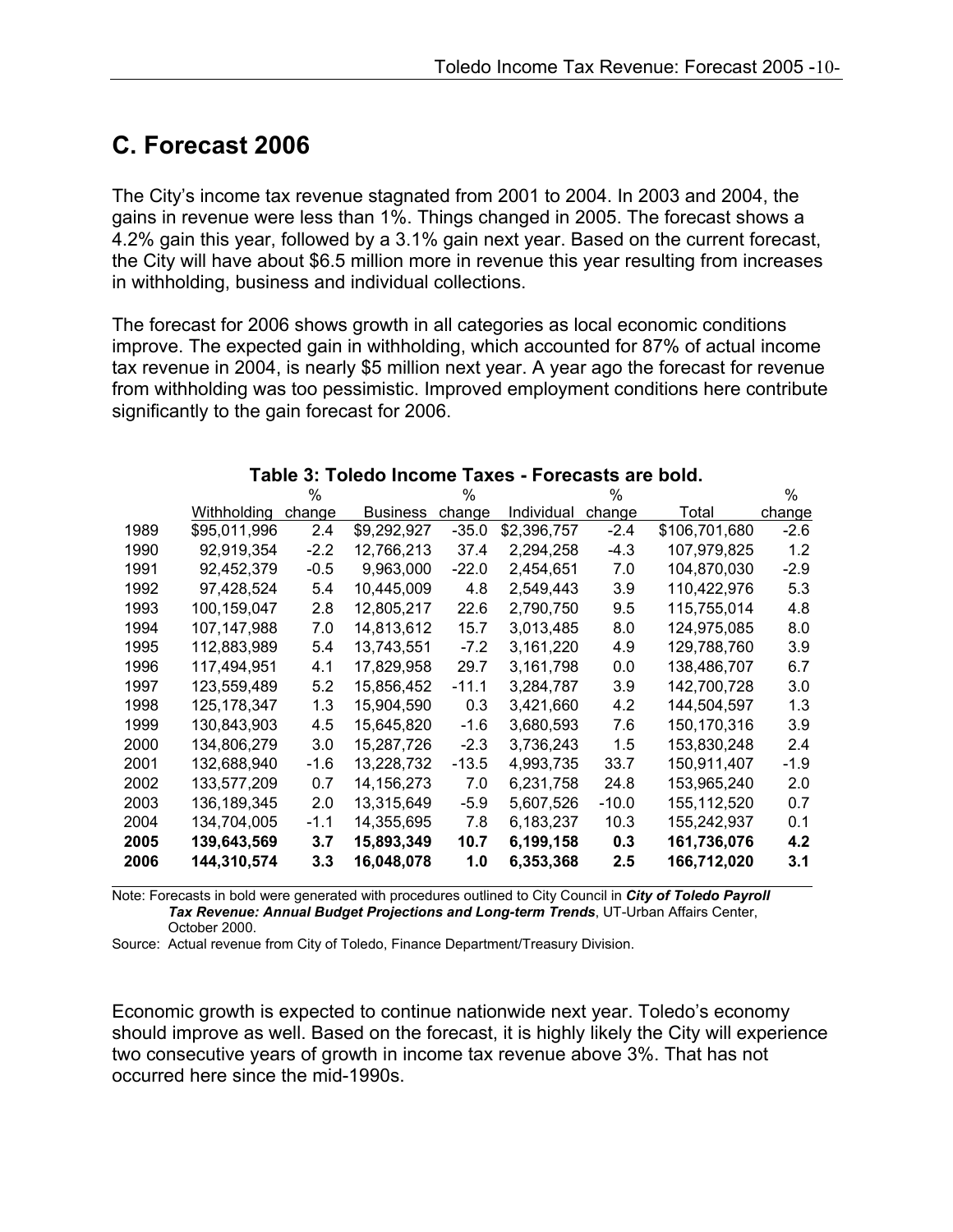Figure 6 shows the City's income tax revenue performance since 1986. Although the forecast shows total income tax revenue in 2005 and 2006 below its long-run trend levels, in 2006 the City will find itself close to that long-run trend. Revenue growing below its trend is a direct consequence of the recession in the local economy followed by a very weak recovery here. It took three years for the City's revenue to get back to its long-run trend after the recession in 1990-91. This time, recovery is taking longer. By 2006, four years after the recession of 2001 ended, the City's income tax revenue will not be back to long-run trend. With recovery expected to continue, the forecast for 2006 puts income tax revenue 8.4% above the pre-recession level in 2000. That amounts to \$12.9 million, roughly \$2 million per year.





Source: City of Toledo, Finance Department/Treasury Division and Paul Kozlowski, University of Toledo.

Inflation is forecast at about 3% for 2005 and 2006. The gains in the City's income tax revenue forecast for this year and next are only slightly above that. The result is that increases in tax revenue, adjusted for inflation, are smaller than the growth shown in Table 3. In inflation-adjusted terms, the City lost revenue from 2000 to 2004. The forecast for 2005 and 2006 show real increases for the first time in many years.

Figure 7 illustrates income tax withholding. The City experienced losses in revenue from its largest source in 2001 and 2004. The current forecast projects a gain for 2006 that will move withholding revenue 8.7% above its recession low in 2001. Five years after the recession in 1990-91 the City's withholding income tax revenue was up 27%. While the outlook is optimistic and growth in revenue is forecast, this certainly does not represent boom conditions. It is a start in the right direction, however.